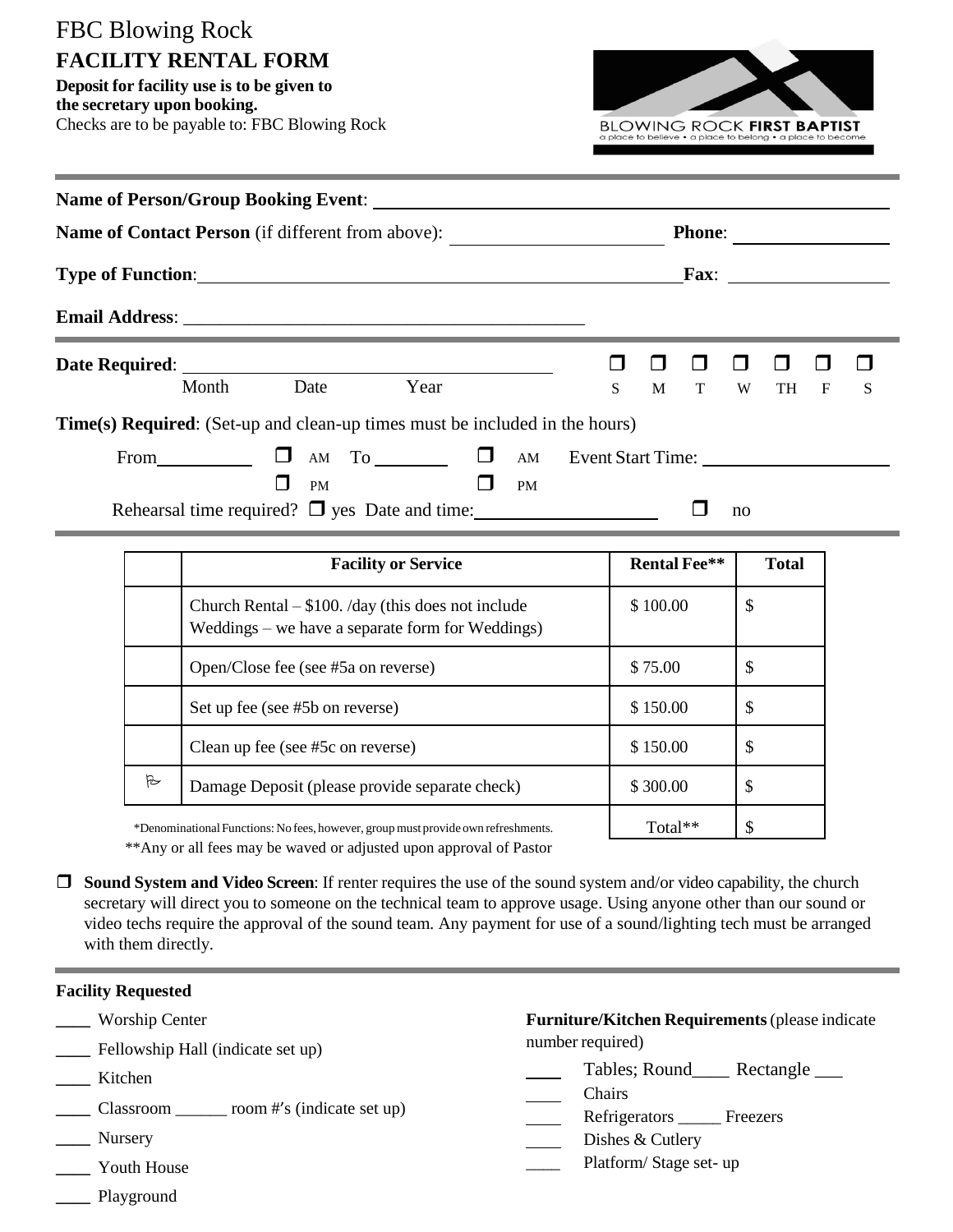## **Equipment Requirements**

| Overhead Screen, Video | <b>Additional Microphones</b> |
|------------------------|-------------------------------|
| TV/DVD                 | Keyboard                      |
| Podium/Dais            | Piano                         |
| Microphone /Speaker    |                               |

**Please Draw Fellowship Hall / Classroom Layout /Set-Up Below (indicate rooms)**